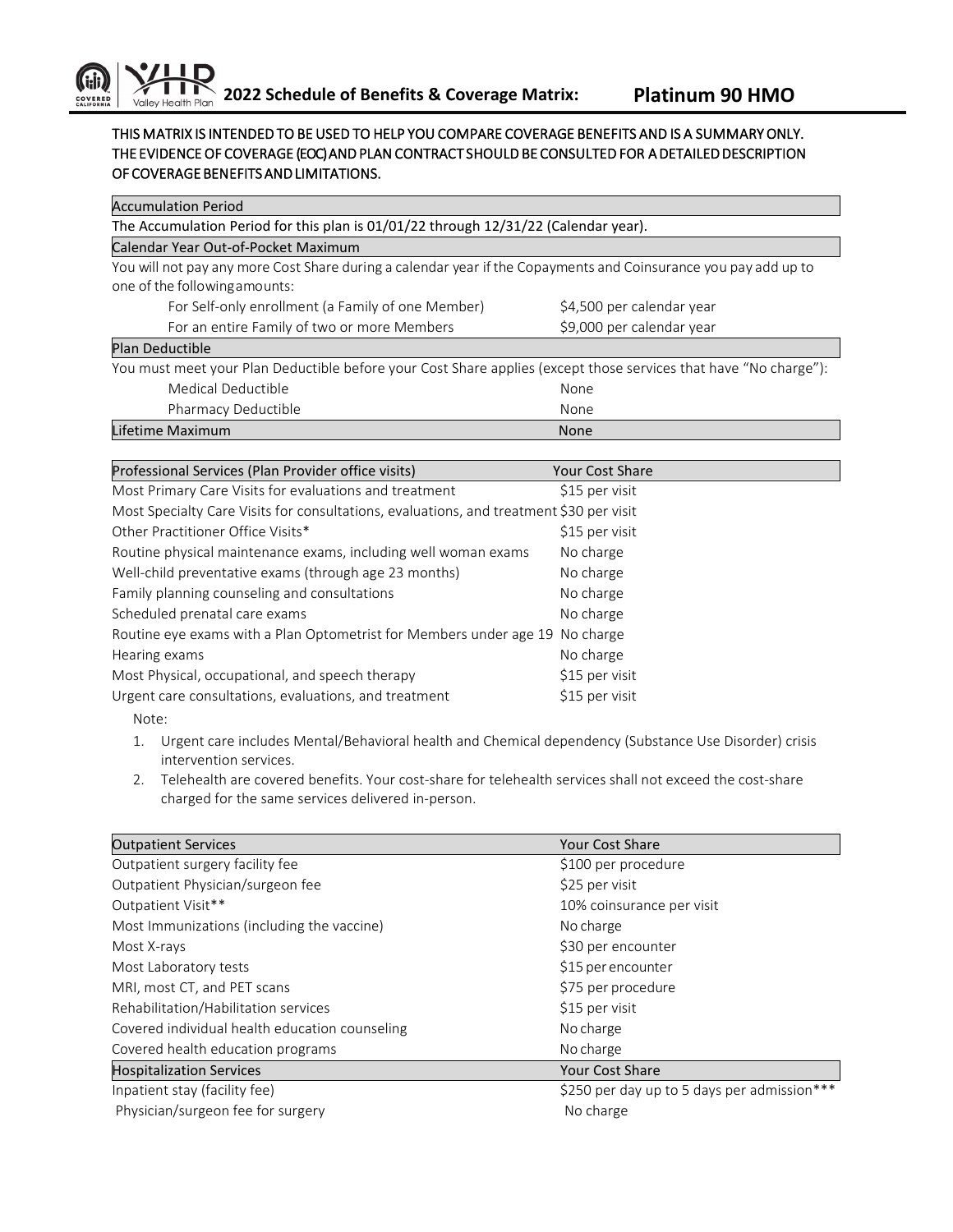## Valley Health Plan

**2022 Schedule of Benefits & Coverage Matrix: Platinum 90 HMO**

Emergency Health Coverage Your Cost Share Emergency room facility fee  $$150$  per visit Emergency room physician fee No charge No charge

Note: Emergency room fees do not apply if admitted directly to the hospital as an inpatient for Covered Services.

|                                                                        | <b>Ambulance Services</b>                                   | <b>Your Cost Share</b>                                                  |
|------------------------------------------------------------------------|-------------------------------------------------------------|-------------------------------------------------------------------------|
|                                                                        | Ambulance Services                                          | \$150 per trip                                                          |
|                                                                        | <b>Prescription Drug Coverage</b><br><b>Your Cost Share</b> |                                                                         |
| Covered outpatient items in accord with our drug formulary guidelines: |                                                             |                                                                         |
| Tier 1                                                                 | At a Plan Pharmacy or our mail order service                | \$5 for up to a 30-day supply                                           |
| Tier 2                                                                 | At a Plan Pharmacy or our mail order service                | \$15 for up to a 30-day supply                                          |
| Tier 3                                                                 | At a Plan Pharmacy or our mail order service                | \$25 for up to a 30-day supply                                          |
| Tier 4                                                                 | Items at a Plan Pharmacy                                    | 10% coinsurance for up to \$250 per script<br>for up to a 30-day supply |

| <b>Drug Tiers</b> | Categories                                                                                                                                                           |
|-------------------|----------------------------------------------------------------------------------------------------------------------------------------------------------------------|
|                   | • Most generic drugs and                                                                                                                                             |
|                   | • Low cost preferred brands                                                                                                                                          |
| 2                 | •Non-preferred generic drugs;                                                                                                                                        |
|                   | • Preferred brand name drugs; and                                                                                                                                    |
|                   | • Any other drugs recommended by plan's pharmaceutical, and therapeutics (P&T) committee based on                                                                    |
|                   | drug safety, efficacy, and cost.                                                                                                                                     |
| 3                 | . Non-preferred brand name drugs or:                                                                                                                                 |
|                   | •Drugs that are recommended by P&T committee based on drug safety, efficacy and cost or;                                                                             |
|                   | •Generally have a preferred and often less costly therapeutic alternative at a lower tier.                                                                           |
| 4                 | • Drugs that are biologics and drugs that the Food and Drug Administration (FDA) or drug manufacturer<br>requires to be distributed through to specialty pharmacies; |
|                   | • Drugs that requires the enrollee to have special training or, clinical monitoring;                                                                                 |
|                   | • Drugs that cost the health plan (net of rebates) more than six hundred dollars (\$600) net of rebates for a<br>one-month supply.                                   |
|                   |                                                                                                                                                                      |

Note: Member's cost-sharing will be the lower of the pharmacy's retail price for a prescription drug or the applicable cost-sharing amount for the drug and such expenditures will accrue to the deductible and out-ofpocket maximum limit.

| Mental/Behavioral Health (MH) Services | <b>Your Cost Share</b>                      |
|----------------------------------------|---------------------------------------------|
| Inpatient:                             |                                             |
| MH psychiatric hospitalization fee     | \$250 per day up to 5 days per admission*** |
| MH psychiatric physician/surgeon fee   | No charge                                   |
| MH psychiatric observation             | Included in psychiatric hospitalization fee |
| MH psychological testing               | Included in psychiatric hospitalization fee |
| MH individual and group treatment      | Included in psychiatric hospitalization fee |
| MH individual and group evaluation     | Included in psychiatric hospitalization fee |
| MH crisis residential program          | \$250 per day up to 5 days per admission*** |
| Outpatient:                            |                                             |
| MH office visits                       | \$15 per visit                              |
| MH monitoring of drug therapy          | \$15 per visit                              |
| MH individual and group treatment      | \$15 per visit                              |
|                                        |                                             |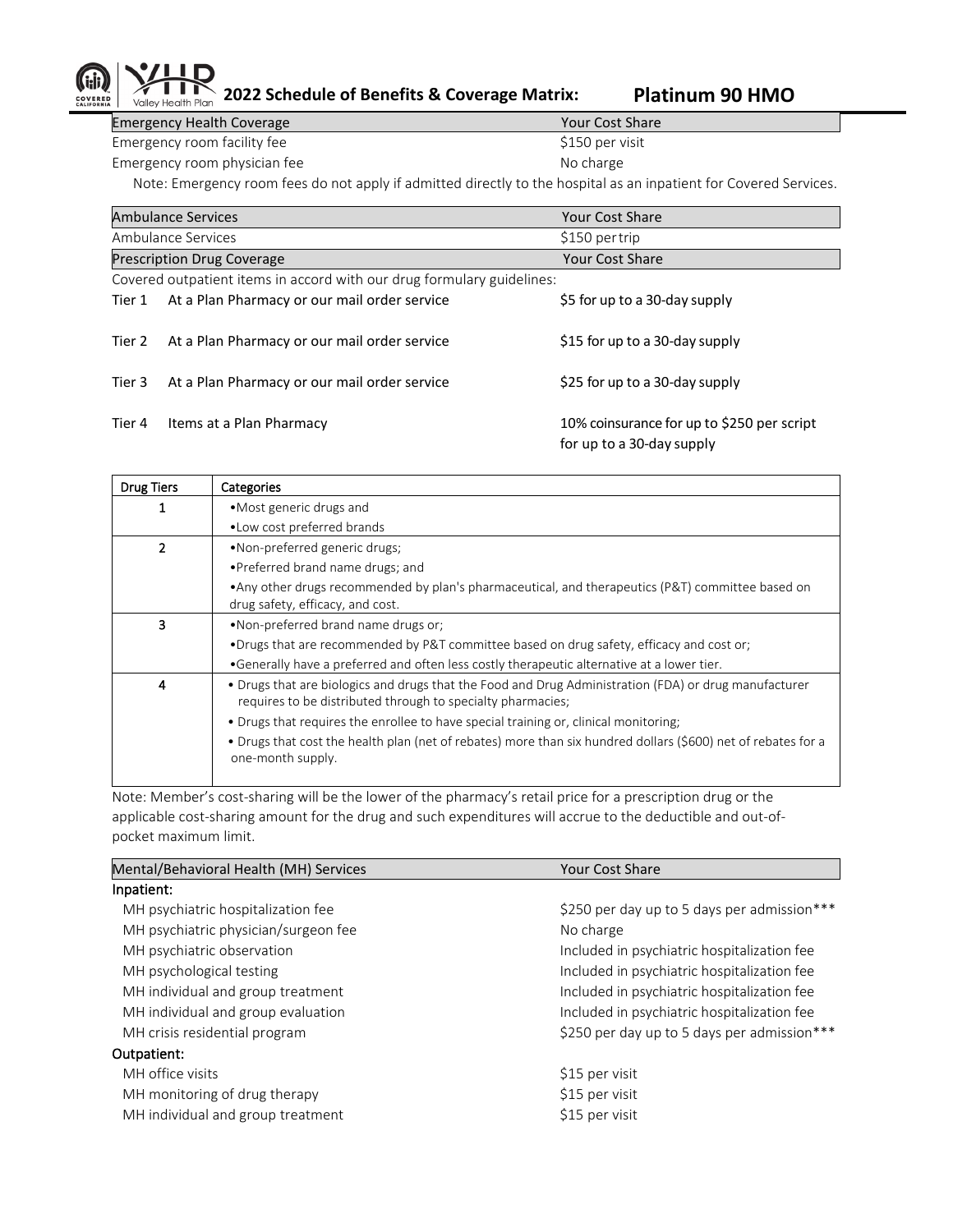**2022 Schedule of Benefits & Coverage Matrix: Platinum 90 HMO**

| MH individual and group evaluation                        | \$15 per visit |
|-----------------------------------------------------------|----------------|
| Outpatient, Other Items and Services:                     |                |
| Applied behavior analysis and behavioral health treatment | \$15 per visit |
| MH multidisciplinary treatment in an intensive outpatient |                |
| psychiatric treatment program                             | \$15 per visit |
| Neuropsychological testing                                | \$15 per visit |
| MH partial hospitalization                                | \$15 per visit |
| MH psychological testing                                  | \$15 per visit |
|                                                           |                |

Note: Telehealth are covered benefits. Your cost-share for telehealth services shall not exceed the cost-share charged for the same services delivered in-person.

| Chemical Dependency (Substance Use Disorder) Services                                                                                                                                                                       | <b>Your Cost Share</b>                      |
|-----------------------------------------------------------------------------------------------------------------------------------------------------------------------------------------------------------------------------|---------------------------------------------|
| Inpatient:                                                                                                                                                                                                                  |                                             |
| Chemical dependency hospitalization fee                                                                                                                                                                                     | \$250 per day up to 5 days per admission*** |
| Chemical dependency physician/surgeon fee                                                                                                                                                                                   | No charge                                   |
| Inpatient detoxification                                                                                                                                                                                                    | Included in hospitalization fee             |
| Individual and group treatment                                                                                                                                                                                              | Included in hospitalization fee             |
| Individual and group chemical dependency counseling                                                                                                                                                                         | Included in hospitalization fee             |
| Individual and group evaluation                                                                                                                                                                                             | Included in hospitalization fee             |
| Transitional residential recovery services                                                                                                                                                                                  | \$250 per day up to 5 days per admission*** |
| Outpatient:                                                                                                                                                                                                                 |                                             |
| Chemical dependency office visits                                                                                                                                                                                           | \$15 per visit                              |
| Chemical dependency individual and group evaluation                                                                                                                                                                         | \$15 per visit                              |
| Chemical dependency individual and group counseling                                                                                                                                                                         | \$15 per visit                              |
| Methadone Maintenance                                                                                                                                                                                                       | \$15 per visit                              |
| <b>Outpatient, Other Items and Services:</b>                                                                                                                                                                                |                                             |
| Chemical dependency intensive outpatient programs                                                                                                                                                                           | \$15 per visit                              |
| Chemical dependency day treatment programs                                                                                                                                                                                  | \$15 per visit                              |
| Michael 元 ale based the concerted beautiful Michaele and Later formation although the ale of the and ale the control and ale of the state of the second beautiful and the second beautiful and the second beautiful and the |                                             |

Note: Telehealth are covered benefits. Your cost-share for telehealth services shall not exceed the cost-share charged for the same services delivered in-person.

| Durable Medical Equipment (DME)                                                    | Your Cost Share                             |
|------------------------------------------------------------------------------------|---------------------------------------------|
| DME items that are essential health benefits                                       | 10% coinsurance                             |
| <b>Home Health Services</b>                                                        | <b>Your Cost Share</b>                      |
| Home health care (up to 100 visits per calendar year)                              | \$20 per visit                              |
| Other                                                                              | <b>Your Cost Share</b>                      |
| Eyeglasses or contact lenses for Members under age 19:                             |                                             |
| Eyeglass frame from selected styles per calendar year                              | No charge                                   |
| Standard contact lenses per calendar                                               | No charge                                   |
| Regular eyeglasses lenses per calendar year                                        | No charge                                   |
| Note: Limited to one pair of glasses per year (contact lenses in lieu of glasses). |                                             |
| Skilled Nursing Facility care (up to 100 days per benefit period)                  | \$150 per day up to 5 days per admission*** |
| Hospice care                                                                       | No charge                                   |
| Dental Services                                                                    |                                             |

 For associated cost-sharing such as oral exam, preventive cleaning, medically necessary orthodontics, etc. please see Liberty Dentals schedule of benefits with the appropriate cost-amounts.